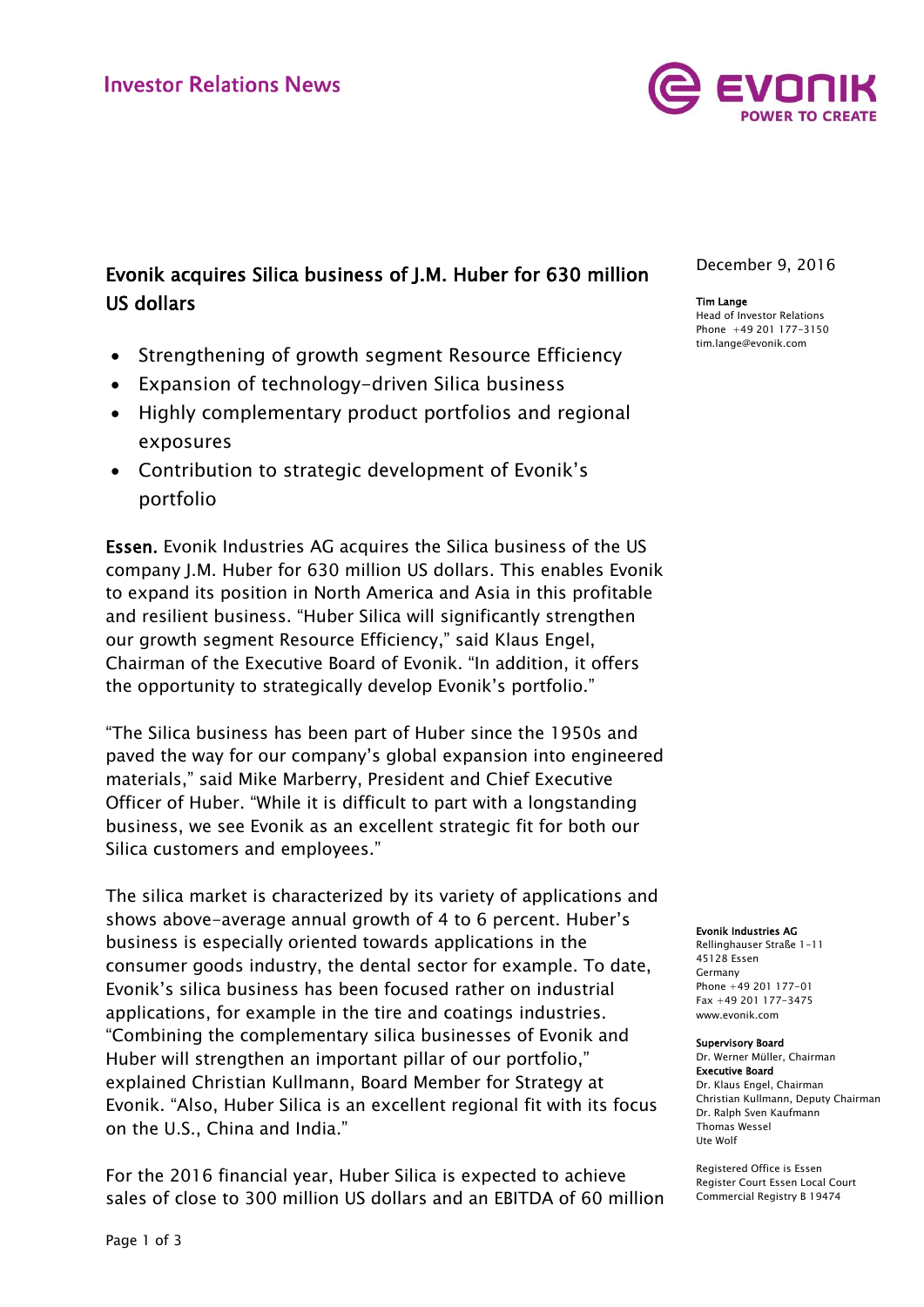

US dollars. This corresponds to an attractive EBITDA margin of more than 20 percent.

Through the ideal complementarity of the two business areas, Evonik expects to generate synergies of 20 million US dollars, largely in the areas of production, logistics and procurement as well as through harmonization of the product portfolio. We expect to have all synergy measures implemented by 2021.

The depreciations customarily associated with asset deals will lead to lower future cash tax payments with a net present value of around 80 million US dollars. On this basis, the purchase price (enterprise value) including synergies and tax effects is about seven times the annual EBITDA, or 10.5 times before tax effects and synergies.

The transaction is scheduled to be completed in the second half of 2017, subject to approval by the responsible authorities. The acquisition is likely to have a positive impact on Evonik's adjusted earnings per share as early as the first full financial year. Financing has been secured through Evonik's own funds and committed credit facilities.

A presentation including more details can be found on our website: [www.evonik.com/investor-relations/](http://www.evonik.com/investor-relations/)

Evonik will be hosting an Analyst & Investor call on Monday, December 12, 2016, 09.00 am (CET).